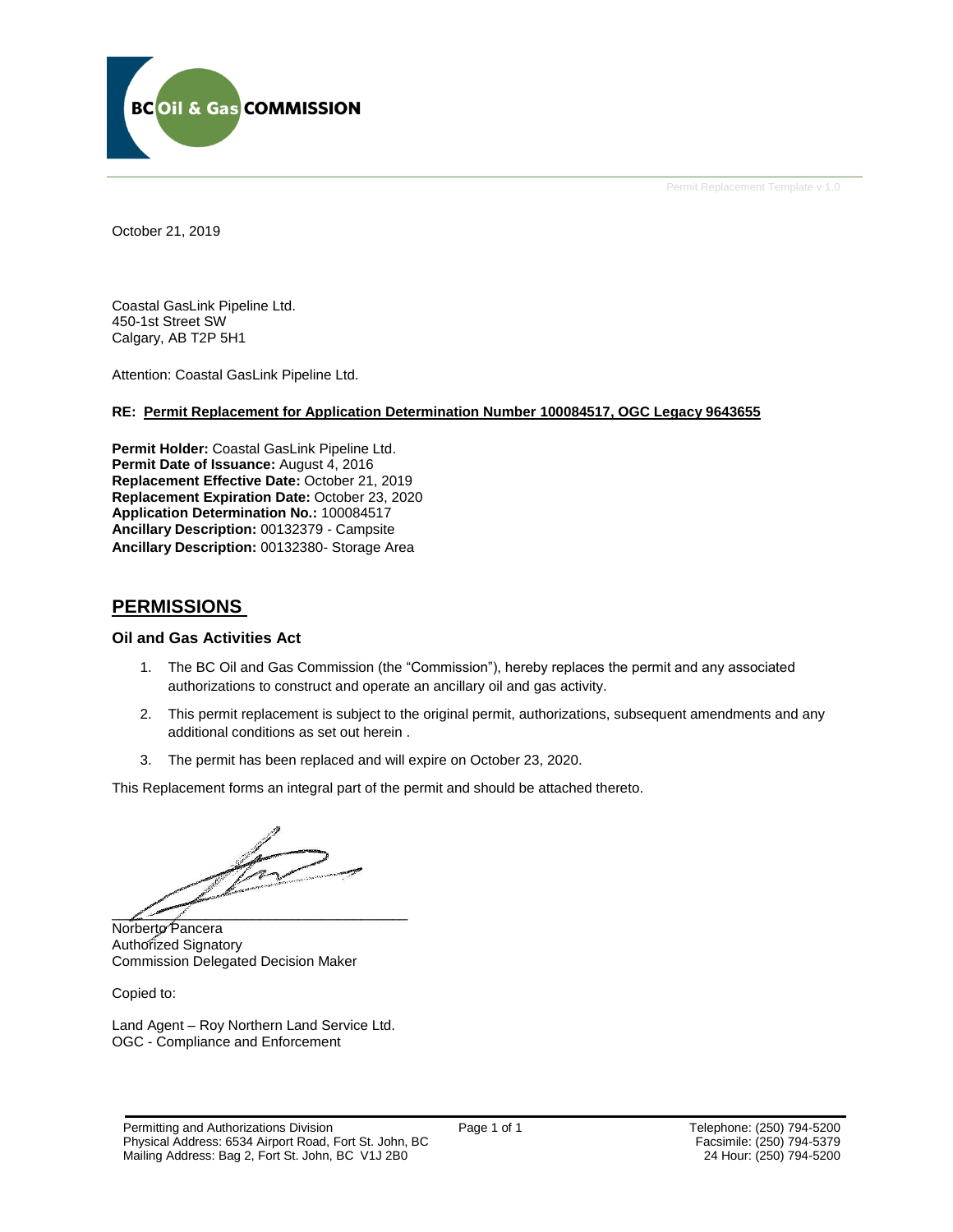

Permit Replacement Template v 1.0

July 23, 2019

Coastal GasLink Pipeline Ltd. 450-1st Street SW Calgary, AB T2P 5H1

Attention: Coastal GasLink Pipeline Ltd.

# **RE: Permit Replacement for Application Determination Number 100084517, OGC Legacy 9643655**

**Permit Holder:** Coastal GasLink Pipeline Ltd. **Permit Date of Issuance: August 4, 2016 Replacement Effective Date:** August 4, 2019 **Replacement Expiration Date:** October 23, 2019 **Application Determination No.:** 100084517 **Ancillary Description:** 00132379 - Campsite **Ancillary Description:** 00132380- Storage Area

# **PERMISSIONS**

# **Oil and Gas Activities Act**

- 1. The BC Oil and Gas Commission (the "Commission"), hereby replaces the permit and any associated authorizations to construct and operate an ancillary oil and gas activity.
- 2. This permit replacement is subject to the original permit, authorizations, subsequent amendments and any additional conditions as set out herein .
- 3. The permit has been replaced and will expire on October 23, 2019.

# **Petroleum and Natural Gas Act**

4. Pursuant to Section 138(1) of the Petroleum and Natural Gas Act, the permit holder is authorized to enter, occupy and use any unoccupied Crown land located within the operating area to carry out the oil and gas activity authorized under this permit.

# **CONDITIONS**

- 5. The rights granted by this authorization are subject to all subsisting grants to or rights of any person made or acquired under the *Coal Act, Forest Act, Land Act, Mineral Tenure Act, Petroleum and Natural Gas Act, Range Act, Water Sustainability Act* or *Wildlife Act*, or any Replacement or renewal of the same.
- 6. The Permit holder must not assign or sublicense this permit or permit any person to use or occupy the land, other than its employees, contractors, or representatives, without the Commission's written consent.
- 7. The Permit Holder must ensure that the area is maintained in a condition so as to minimize hazards, including but not limited to hazards associated with storage of materials and equipment.
- 8. The Permit Holder must ensure that the area is free of garbage, debris and unused equipment.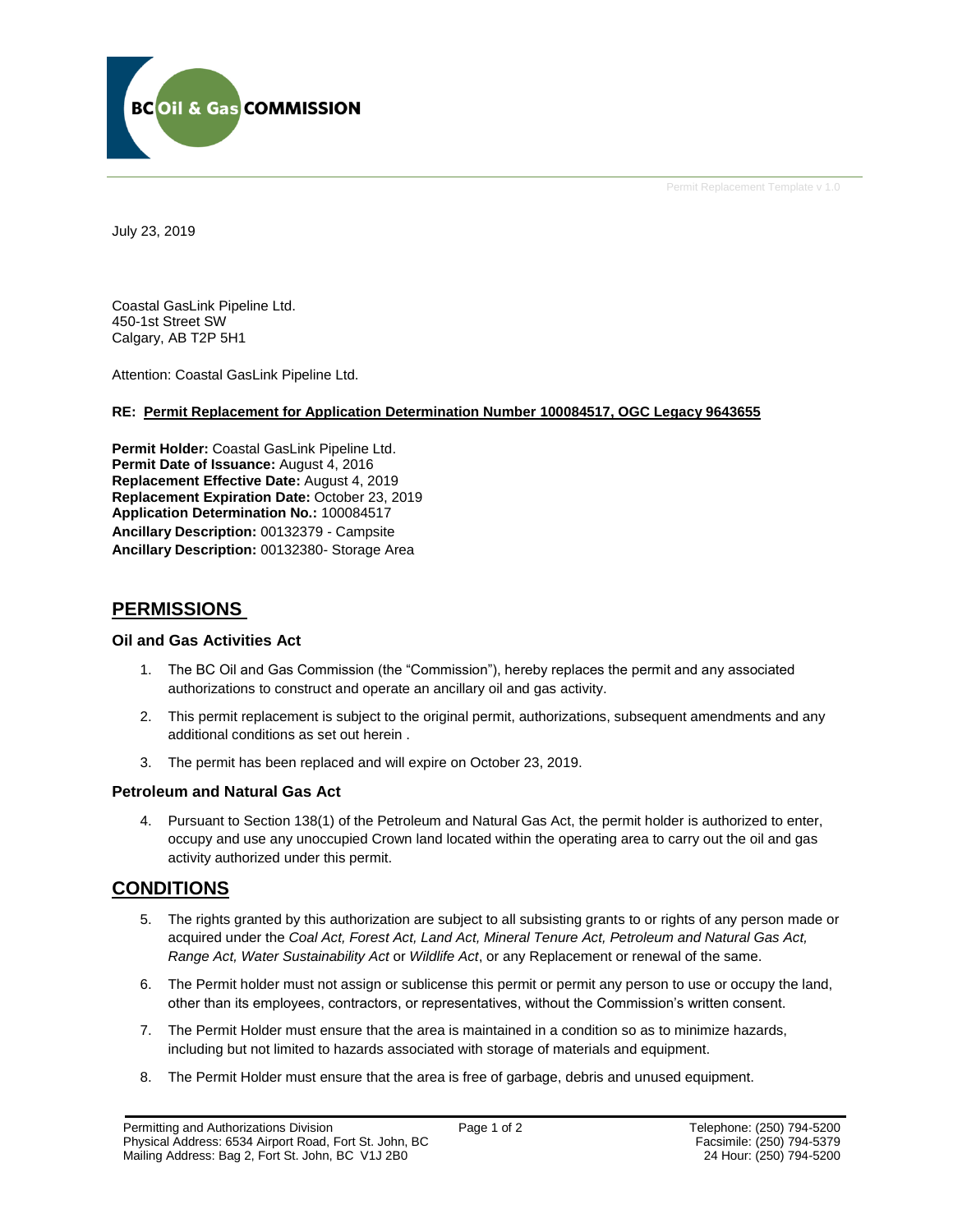# **ADVISORY GUIDANCE**

1. Appropriate *Land Act* tenure will be issued upon acceptance of the post-construction plan. Submission of the original application and submission of the post-construction plan is considered application for all subsequent *Land Act* tenures; no further applications for replacement tenure is required.

This Replacement forms an integral part of the permit and should be attached thereto.

\_\_\_\_\_\_\_\_\_\_\_\_\_\_\_\_\_\_\_\_\_\_\_\_\_\_\_\_\_\_\_\_\_\_\_\_\_\_

Jacqueline Bourke Authorized Signatory Commission Delegated Decision Maker

Copied to:

Land Agent – Roy Northern Land Service Ltd. OGC - Compliance and Enforcement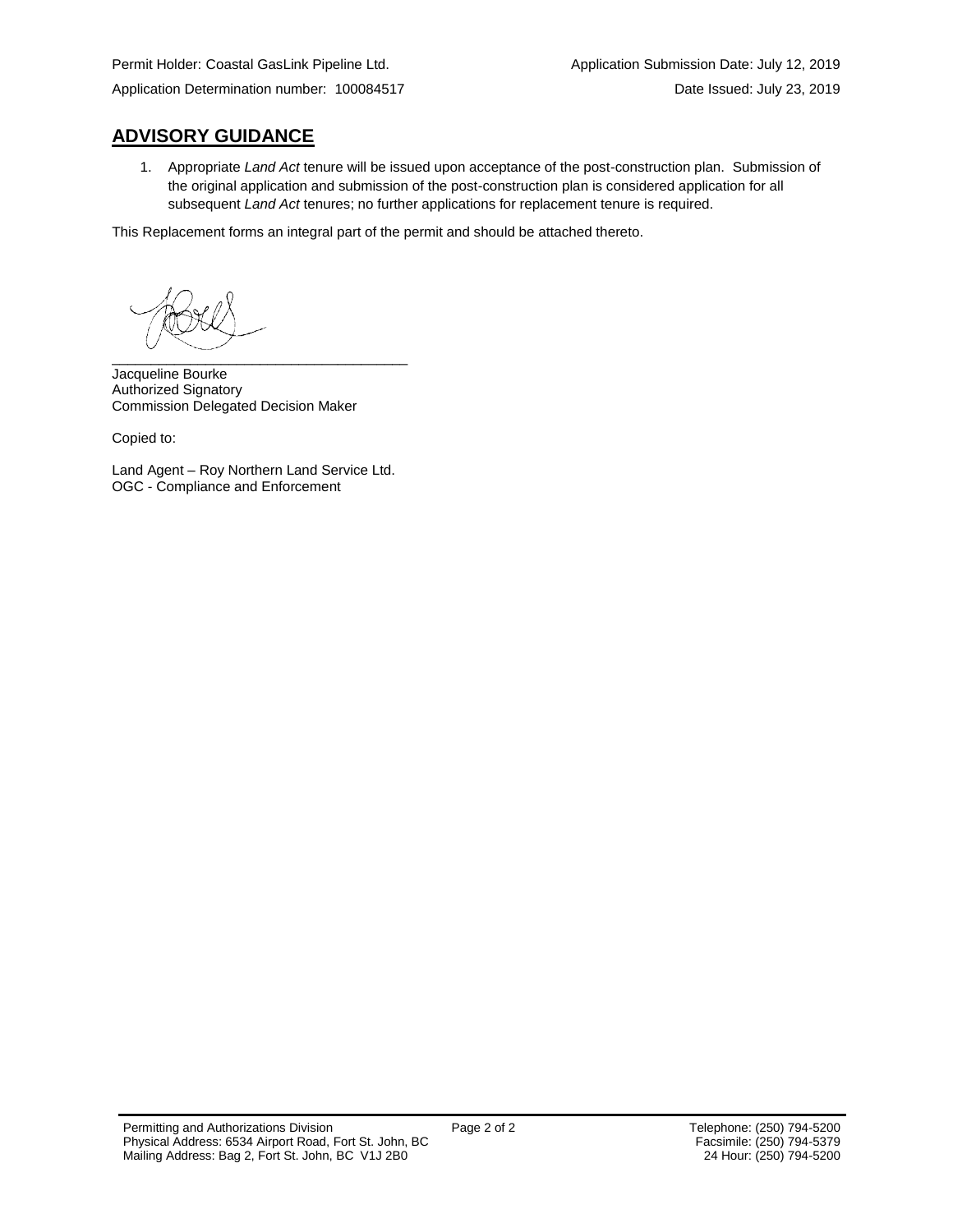

Non OGAA v 4.0

August 2, 2018

Coastal GasLink Pipeline Ltd. 450-1st Street SW Calgary, AB T2P 5H1

Attention: Coastal GasLink Pipeline Ltd.

# **RE: Permit Replacement for Application Determination Number 100084517, OGC Legacy #9643655**

**Permit Holder:** Coastal GasLink Pipeline Ltd. Permit Date of Issuance: August 4, 2016 **Replacement Date of Issuance:** August 2, 2018 **Replacement Expiration Date:** August 4, 2019 **Application Determination No.:** 100084517

# **GENERAL PERMISSIONS, AUTHORIZATIONS and CONDITIONS**

- 1. The BC Oil and Gas Commission (the "Commission"), hereby replaces the permit and any associated authorizations to construct and operate an ancillary oil and gas activity.
- 2. This permit replacement is subject to the conditions of the original permit, authorizations, subsequent amendments, corrections, and any additional conditions as set out herein.
- 3. The permit has been replaced for one year and will expire on August 4, 2019.

# **Petroleum and Natural Gas Act**

4. Pursuant to Section 138(1) of the Petroleum and Natural Gas Act, the permit holder is authorized to enter, occupy and use any unoccupied Crown land located within the operating area to carry out the associated oil and gas activity authorized under this permit.

# **CONDITIONS**

- 5. The rights granted by this authorization are subject to all subsisting grants to or rights of any person made or acquired under the *Coal Act, Forest Act, Land Act, Mineral Tenure Act, Petroleum and Natural Gas Act, Range Act, Water Sustainability Act* or *Wildlife Act*, or any extension or renewal of the same.
- 6. The Permit holder must not assign or sublicense this permit or permit any person to use or occupy the land, other than its employees, contractors, or representatives, without the Commission's written consent.
- 7. The Permit Holder must ensure that the area is maintained in a condition so as to minimize hazards, including but not limited to hazards associated with storage of materials and equipment.
- 8. The Permit Holder must ensure that the area is free of garbage, debris and unused equipment.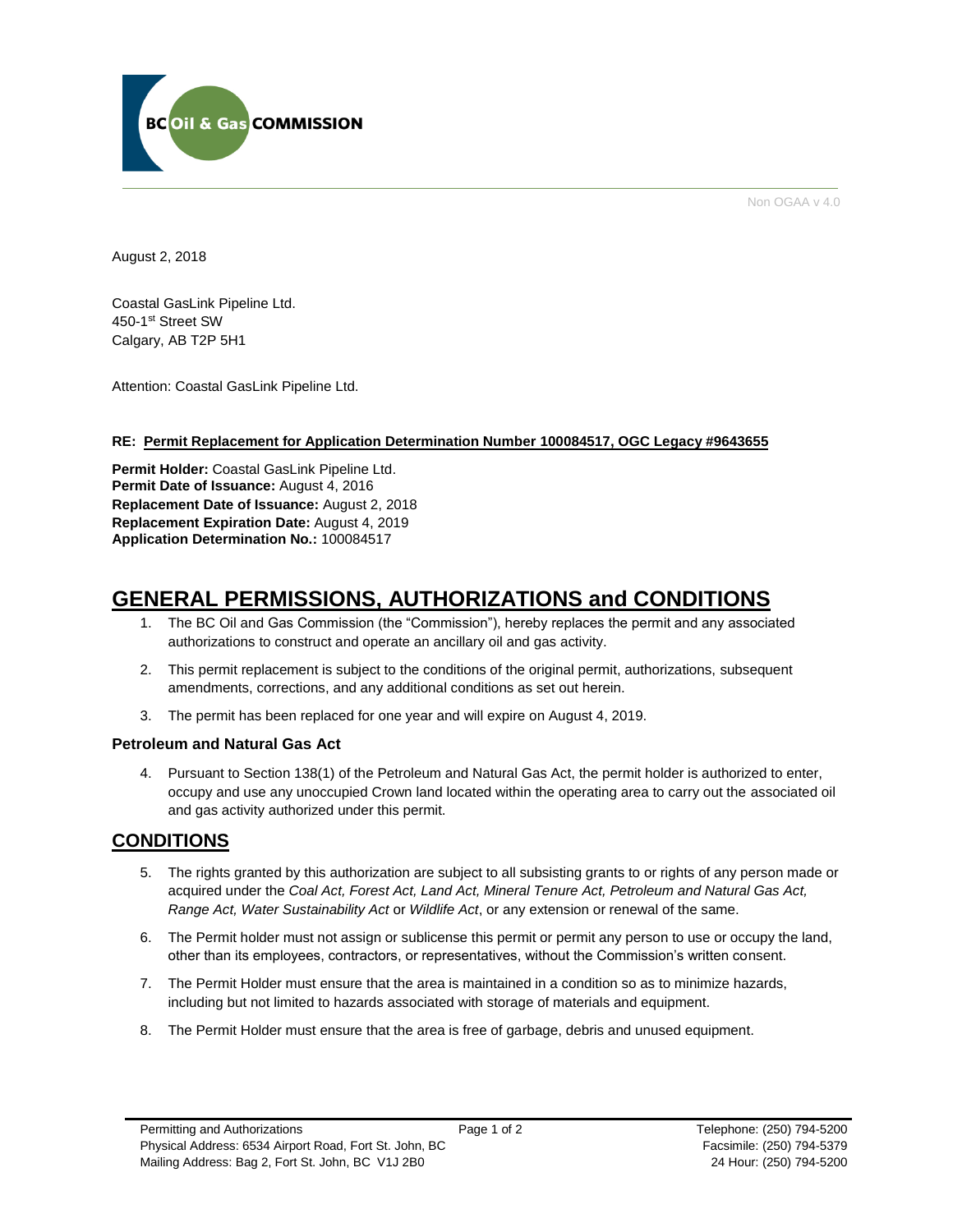Application Determination number: 100084517 Date Issued: August 2, 2018

\_\_\_\_\_\_\_\_\_\_\_\_\_\_\_\_\_\_\_\_\_\_\_\_\_\_\_\_\_\_\_\_\_\_\_\_\_\_

Jacqueline Bourke Authorized Signatory Commission Delegated Decision Maker

pc: Land Agent – Roy Northern Land Service Ltd. OGC, Compliance and enforcement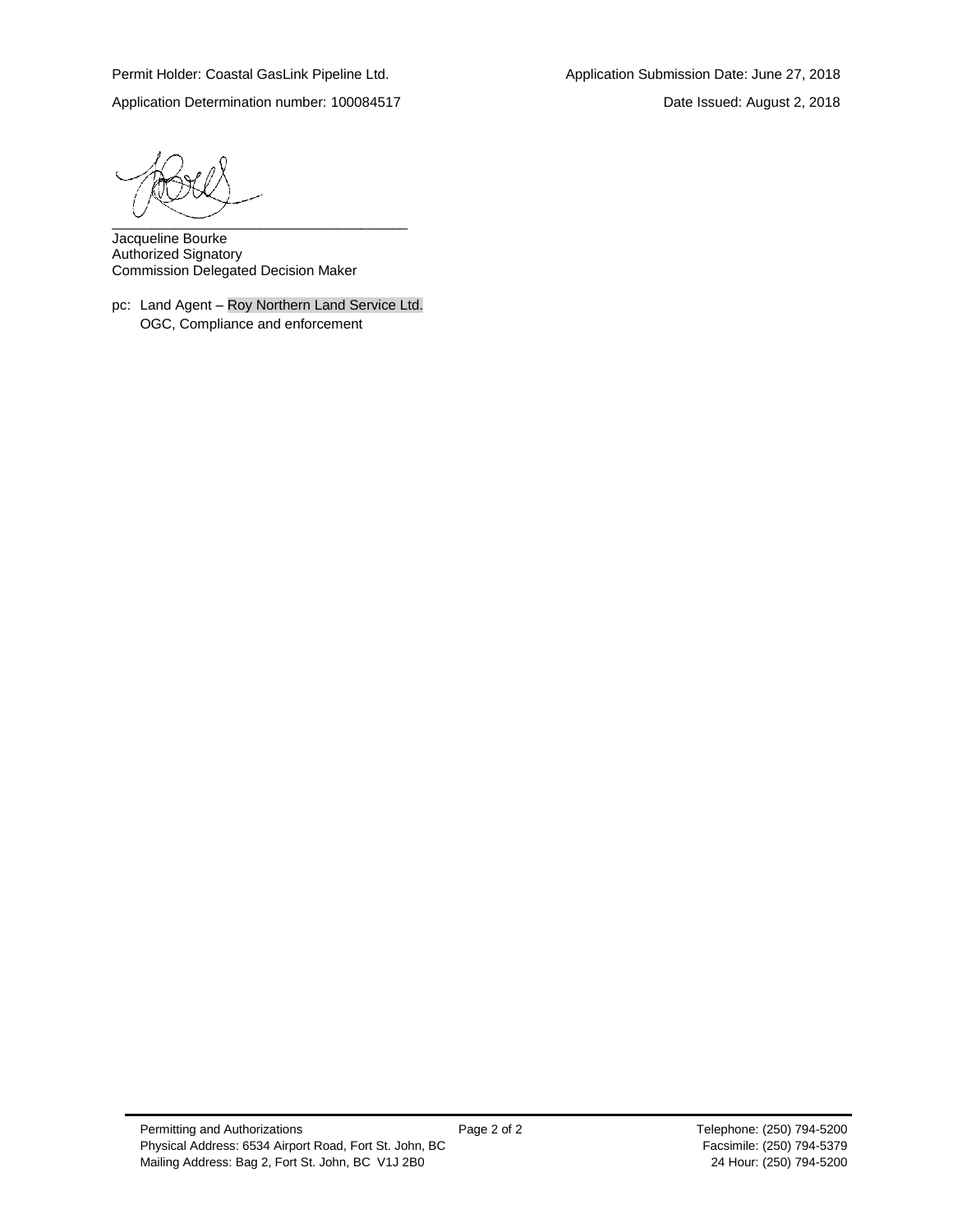

August 4, 2016

Coastal Gaslink Pipeline Ltd. 450 -1<sup>st</sup> Street SW Calgary, Alberta T2P 5H1;

Attention: Katherine Sheriff

**RE: Multi-Use Site within Units 44 & 54, Block E. 93-P-4**

**Date of Issuance: August 4, 2016 Commission No.: 9643655**

#### **PERMISSIONS**

#### *Petroleum and Natural Gas Act*

- 1. Pursuant to section 138(1) of the *Petroleum and Natural Gas Act,* the permit holder is permitted to enter, occupy, and use any unoccupied Crown land located within the areas described in the attached sketch plan, Document No: CGE4703-MSI-G-MP-357, revision 0, dated November 6, 2015 (the "construction plan"), by Midwest Surveys Land Surveying Ltd. as submitted to the Commission in the permit application dated December 3, 2015 to construct and operate a related activity for the purposes of carrying out oil and gas activities as defined in the *Oil and Gas Activities Act* (hereinafter referenced together as the "operating area"), subject to the conditions set out below.
	- (1) The permission to occupy and use Crown land expires two years from the date of issuance, unless the Commission has received notice of construction start, or this permit is otherwise extended, suspended, cancelled, surrendered or declared spent.
	- (2) The permission to occupy and use Crown land does not entitle the permit holder to exclusive possession of the operating area.
	- (3) The total disturbance within the operating area must not exceed 19.88 ha.

### **AUTHORIZATIONS**

#### *Forest Act*

- 2. Pursuant to section 47.4 of the *Forest Act,* the permit holder is authorized to remove Crown timber from the operating area under Cutting Permit No. 15 under Master Licence to Cut number M02340.
- 3. This Cutting Permit is deemed spent upon the submission of the post-construction plan or upon either the cancellation or the expiry of the activities authorized by this permit.

#### **CONDITIONS**

#### **Notification:**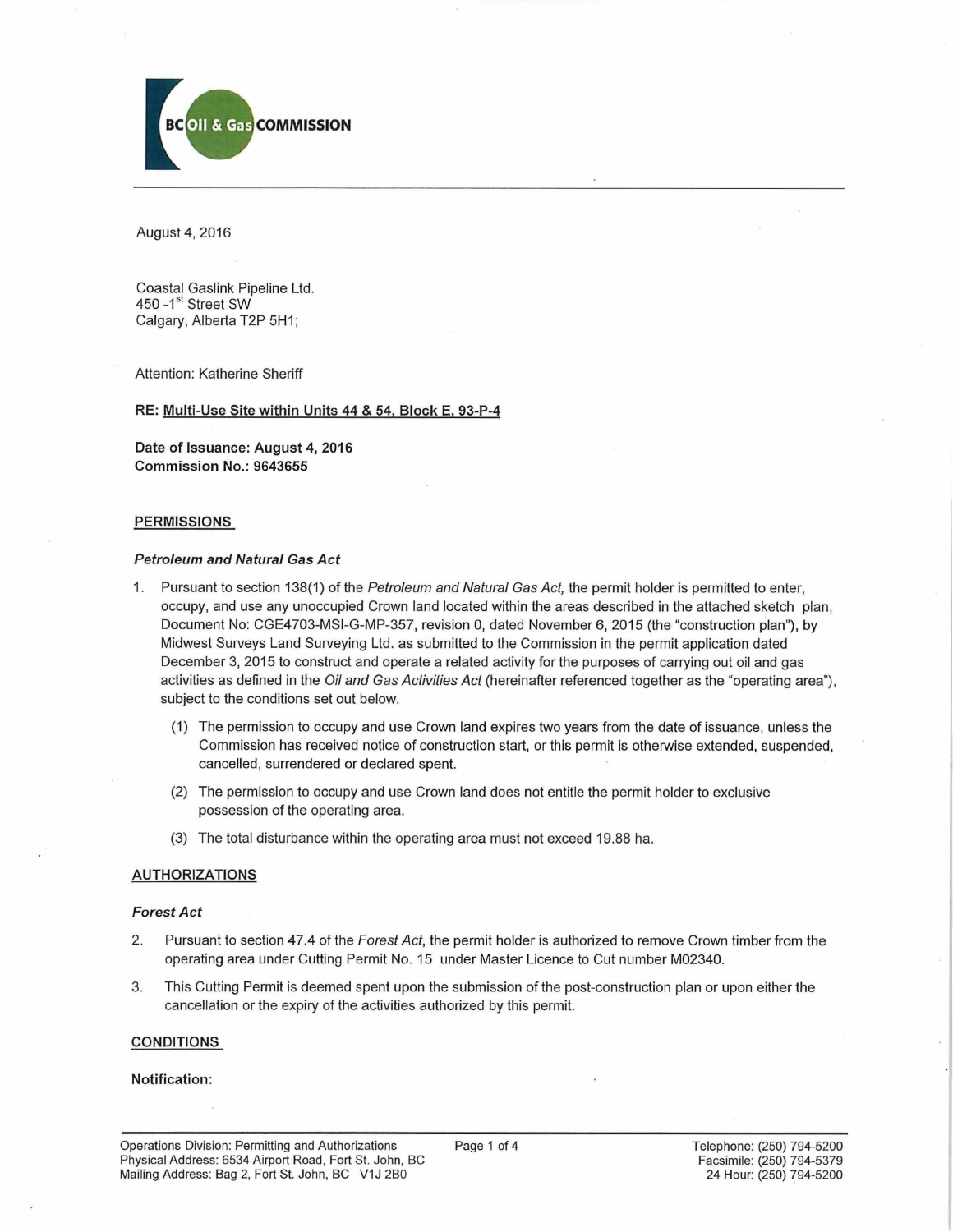- 4. A notice of construction start must be submitted to the Commission a minimum of 48 hours prior to the commencement of activities under this permit. Notification must be sent via [OGC.ExternalNotifications@bcogc.ca](mailto:OGC.ExternalNotifications@bcogc.ca).
- 5. Within 60 days of the completion of construction activities under this permit, the permit holder must submit to the Commission a post-construction plan as a shapefile and PDF plan accurately identifying the location of the total area actually disturbed under this permit. The shapefile and plan must be submitted via eSubmission.
- 6. The permit holder must notify the Saulteau First Nations Lands Department office a minimum of five (5) days prior to commencement of activities under this permit. Notification will be sent to Fernie Garbitt at [fgarbitt@saulteau.com.](mailto:fgarbitt@saulteau.com)

### **General:**

- 7. The rights granted by this permit in relation to unoccupied Crown land are subject to all subsisting grants to or rights of any person made or acquired under the *Coal Act, Forest Act, Land Act, Mineral Tenure Act, Petroleum and Natural Gas Act, Range Act, Water Sustainability Act* or *Wildlife Act,* or any extension or renewal of the same.
- 8. The permit holder must not assign, sublicense or transfer this permit or permit any person to use or occupy Crown land, other than its employees, contractors, or representatives, without the Commission's written consent.
- 9. The permit holder must ensure that any Crown land within the operating area is maintained in a condition so as to minimize hazards, including but not limited to hazards associated with storage of materials and equipment.
- 10. The permit holder must ensure that any Crown land within the operating area is free of garbage, debris and unused equipment.

### **Environmental:**

- 11. The permit holder must ensure that no deleterious material is deposited into a stream, wetland or lake.
- 12. The permit holder must not undertake any construction or significant maintenance activities within the Riparian Management Area (RMA) of a stream, lake or wetland.
- 13. On or before October 31 of each calendar year, the authorization holder must submit to the Peace River Regional District information identifying the planned number of occupants of the camp during each month of the following calendar year and the location. Notification must be provided to [prrd.dc@prrd.nc.ca.](mailto:prrd.dc@prrd.nc.ca)
- 14. Following completion of the construction activities authorized under this authorization the permit holder must, as soon as practicable,
	- (1) decompact any soils compacted by the activity;
	- (2) if natural surface drainage pattern was altered by the carrying out of the activity, the permit holder must restore, to the extent practicable, to the drainage pattern and its condition before the alteration; and
	- (3) ensure re-vegetation of any exposed soil on the operating area including, where necessary, using seed or vegetative propagules of an ecologically suitable species that
		- (a) promote the restoration of the wildlife habitat that existed on the operating area before the oil and gas activity was begun, and
		- (b) stabilize the soil if it is highly susceptible to erosion.
- 15. Following completion of the activities permitted under this permit, any surface soils removed from the operating area must be redistributed so that the soil structure is restored, to the extent practicable, to its condition before the activity was begun.

### **Clearing:**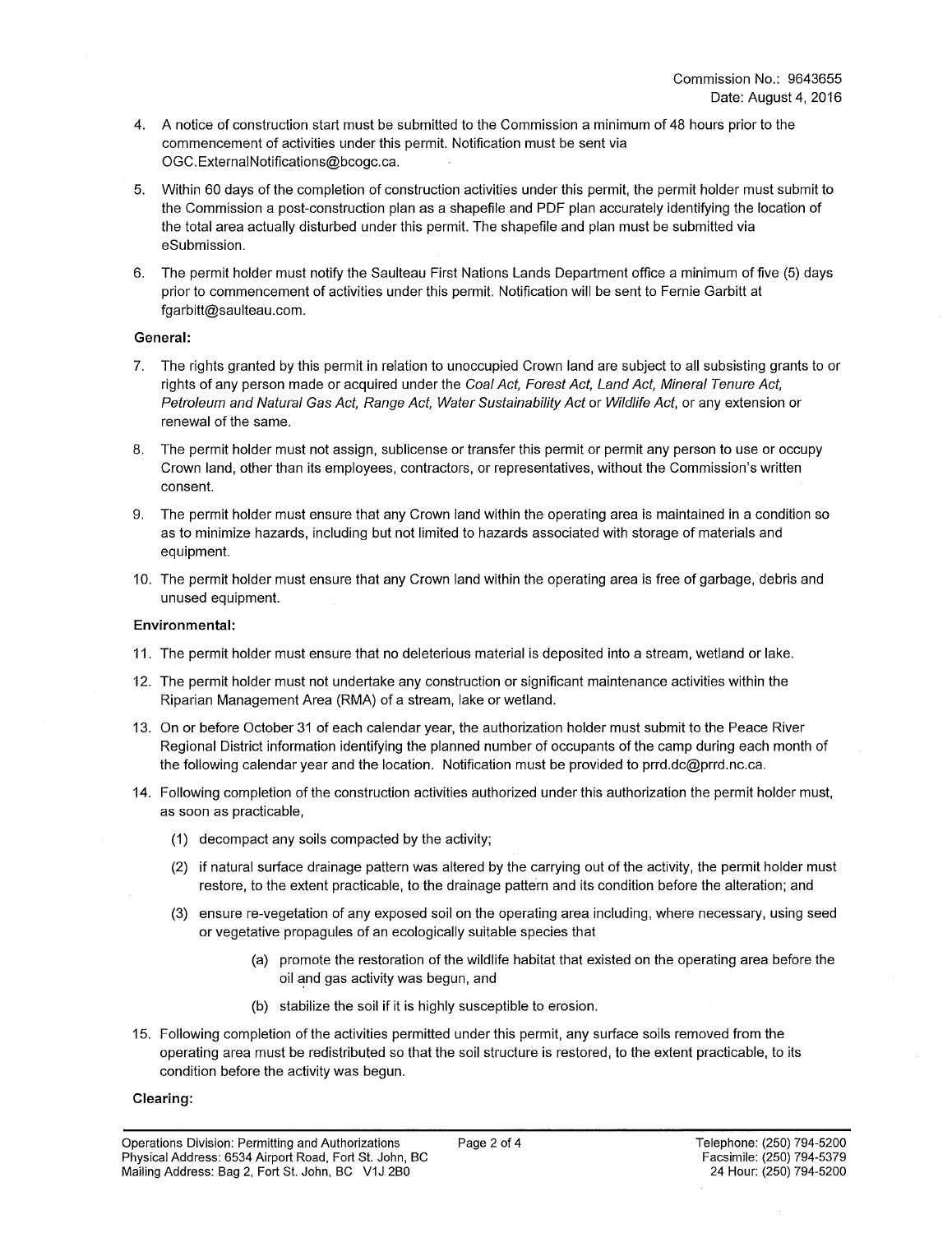- 16. All harvested Crown timber must be marked with Timber Mark Number MTB 698.
- 17. Cutting Permit No. 15 does not grant the permit holder the exclusive right to harvest Crown timber from the operating area. Authority to harvest some or all of the timber may be granted to other persons. The permit holder's right to harvest timber applies to any timber found on the operating area at the time they undertake harvesting activities.
- 18. Stumpage for Cutting Permit No. 15 will be calculated in accordance with the Interior Appraisal Manual as amended from time to time.
- 19. The Interior merchantability specifications and monetary waste billing requirements in the Provincial Logging Residue and Waste Measurement Procedures Manual that are in effect upon issuance of this authorization apply to any waste assessments required under Master License to Cut M02340.
- 20. The holder of Cutting Permit No. 15 must pay to the government, stumpage and any waste billing determined in accordance with the terms of this authorization.
- 21. The permit holder is authorized to fell any trees located on Crown land within 1.5 tree lengths of the operating area that are considered to be a safety hazard according to *Workers Compensation Act* regulations and must be felled in order to eliminate the hazard. Trees or portions of these trees that can be accessed from the operating area without causing damage to standing timber may be harvested.

### **Archaeology:**

- 22. Archaeology site GgRI-3 must be avoided by construction crews. The archaeology site must be flagged in the field with No Work Zone ribbon by a permitted archaeologist prior to construction activities.
- 23. An AIA report must be submitted to the Commission as soon as practicable.
- 24. If artifacts, features, materials or things protected under section 13(2) of the Heritage Conservation Act are identified the permit holder must, unless the permit holder holds a permit under section 12 of the Heritage Conservation Act issued by the Commission in respect of that artifact, feature, material or thing:
	- a. immediately cease all work in the vicinity of the artifacts, features, materials or things;
	- b. immediately notify the Commission and the Archaeology Branch of the Ministry of Forests, Lands and Natural Resource Operations
	- c. refrain from resuming work in the vicinity of the artifacts, features, materials or things except in accordance with an appropriate mitigation plan that has been prepared in accordance with the Heritage Conservation Act and approved by the Archaeology Branch of the Ministry of Forests, Lands and Natural Resource Operations.

### **ADVISORY GUIDANCE**

- 1. Appropriate tenure will be issued upon acceptance of the post-construction plan. Submission of the original application and submission of the post-construction plan is considered an application for all subsequent applicable *Land Act* tenures. Upon the Commission's acceptance of the post-construction plan no further applications for replacement tenure are required.
- 2. Unless a condition or its context suggests otherwise, terms used in this authorization have the same meaning as the Environmental Protection and Management Regulation under the *Oil and Gas Activities Act.*

The attached plan(s) forms an integral part of this permit.